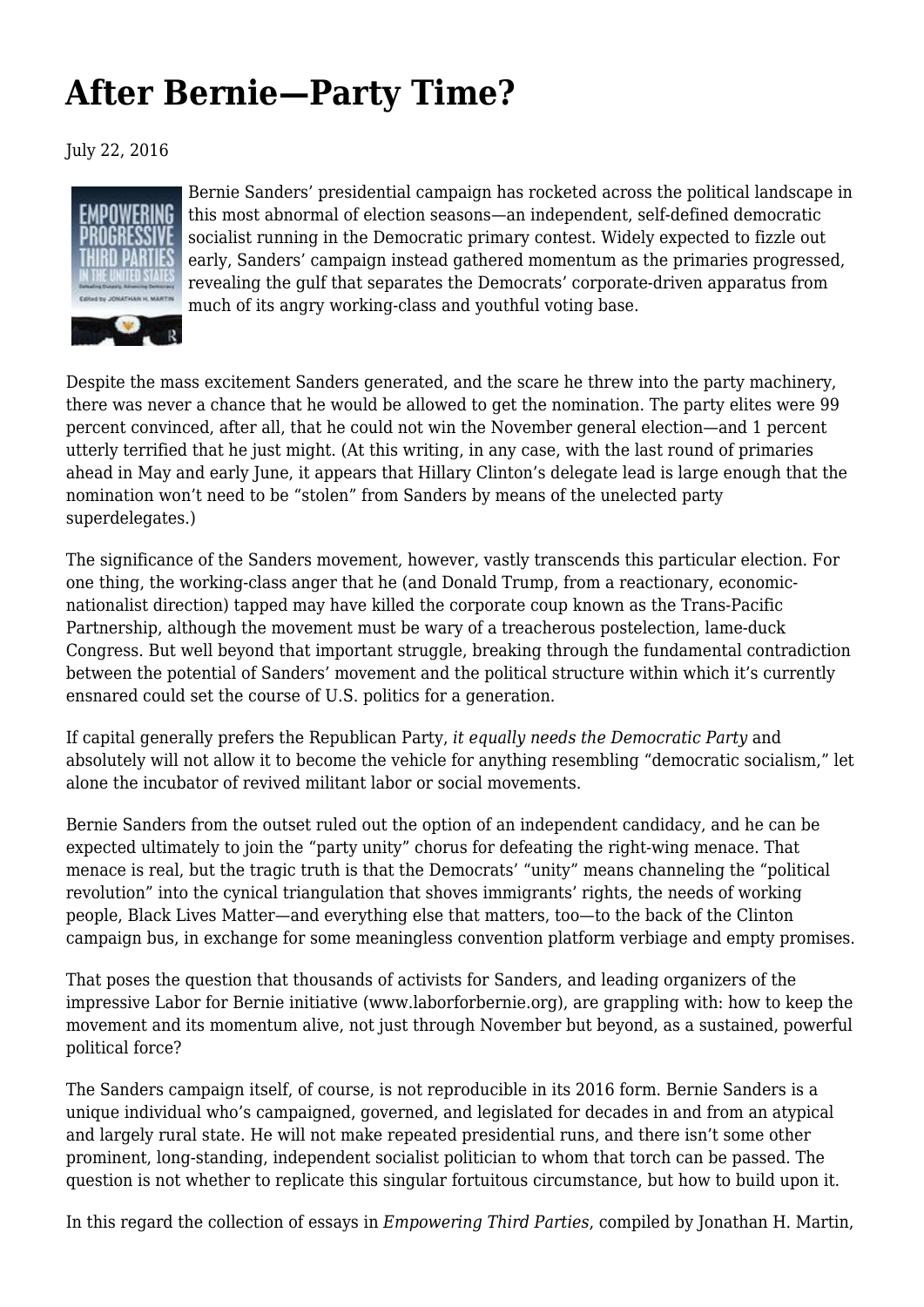could hardly be more timely. The book doesn't pretend to offer "the answer." The chapters from a spectrum of contributors, some complementary and others frankly in conflict with each other, offer a range of perspectives and strategic arguments. This book is not about Sanders' 2016 campaign itself, although there are references to it; rather, the book's importance lies in raising and discussing the very issues that Sanders' supporters will be tackling.

Within the Sanders movement, it's entirely predictable that some forces will argue for a long-term project of taking over the Democratic Party while others will motivate the need for a sharp break and the creation of a new party independent of capital, and many will look for a strategy that combines components of work both "inside" and "outside" the Democratic machinery. Those views are all represented here, but the discussion is much richer than merely an ideological exchange, getting into the guts of what independent politics actually look like at the grassroots level.

How does electoral action really succeed? What kind of candidates, issues, and organizing tactics can make it work? What's the timeline for creating something that lasts? Does the starting point need to be at the national level of forging a new party, or in local campaigns and working upward? Where and how can the crucial social forces of labor, the African American community, and other communities of color become engines of independent politics rather than bulwarks of the Democratic establishment as they've tended to be (although not exclusively so) in the 2016 primaries?

Here I'll summarize the main arguments that emerge from these diverse contributions. The editor, Jonathan H. Martin, a professor of sociology at Framingham State University, introduces himself as an activist with "an interest in left-leaning politics my whole life, galvanized in large part by my parents' involvement in the progressive social movements of the 1960s and early 1970s." The variety of initiatives that he labels the "progressive third-party movement" is an attempt "to challenge, impact, and defeat a party system in which the Republicans and Democrats are so dominant that together they comprise what is sometimes called a 'duopoly.'" (xi)

In short, this collection makes no pretense of "neutrality" toward the U.S. two-party system. Martin's agenda is not to celebrate the system, but to contribute to breaking it. His own view, laid out in Chapter 5, "Community Connections," emphasizes the central importance of progressive third-party candidates' "community connectedness" to their districts.

This, Martin's research on Green Party and Vermont Progressive Party campaigns reveals, is a better predictor for winning candidacies than their formal programs, money, campaign organization, and other factors. He concludes that a struggle for government by and for the people "cannot succeed unless it is joined by candidates who are widely perceived to be 'of the people.'" (109)

The point is borne out, for example, in the chapter "Lessons of the Vermont Progressive Party" by longtime Bernie Sanders ally and organizer Terry Bouricius. Charting the long march of the VPP and Sanders in particular, as he ran for Burlington mayor, U.S. Congress, and Senate before launching the current presidential primary run, Bouricius talks about confronting the "spoiler dynamic" in U.S. politics, where a progressive candidate may be labeled as the cause of a right-wing victory.

Bouricius arrives at some rather sharply worded conclusions that it's a "fool's errand" to saturate voters with policy details. "Thinking of voting as an act of group solidarity on behalf of one's team, class, or political party is more fruitful. … For example, ordinary Vermonters of seemingly different political stripes often say that the reason they come out to vote for Bernie Sanders is simply because he represents the 'common person.'" (80)

Much of the interest to be found in particular experiences lies in the richness and nuance of local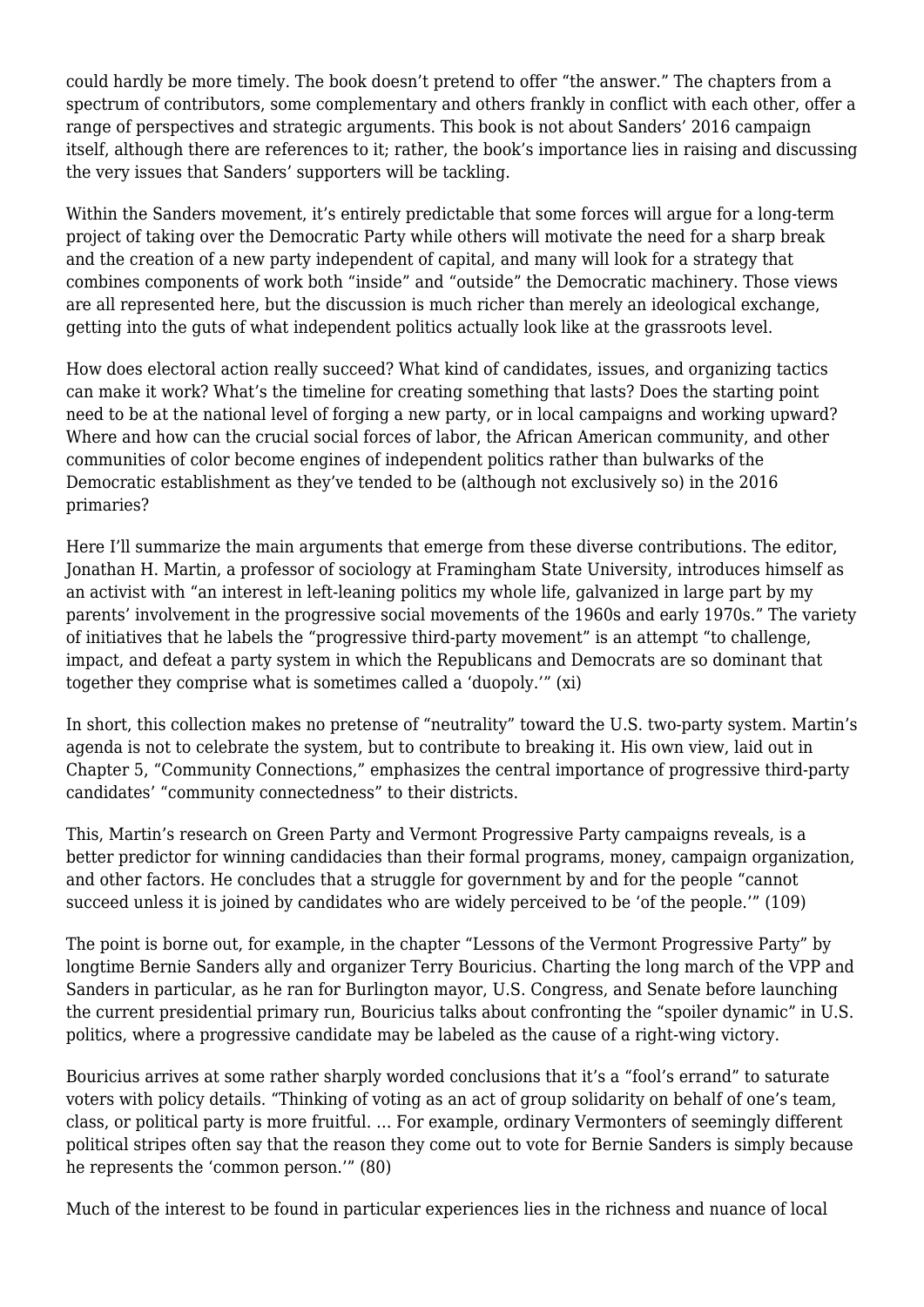conditions, which are impossible to properly summarize here (as for example in Patrick Quinlan's "The Rise of the Portland [Maine] Greens"). The contributions, however, can be broadly identified by where they stand on the necessity of clearly *independent* political action.

Ramy Khalil, of Socialist Alternative and campaign manager for Kshama Sawant, leads off with "How a Socialist Won," recounting Sawant's election to Seattle City Council in 2013. The factors that went into the victory included Sawant's impressive performance as a candidate, the complacency of the longtime Democratic incumbent, the strategic role of Socialist Alternative, the support of a liberal local weekly newspaper, and the presence of a vibrant Fight for \$15 movement in the city. (Subsequently, Sawant also won a hard-fought re-election in 2015.)

If Socialist Alternative is far from shy about promoting its own importance in Seattle, the story of Richmond, California, is one of a successful broad coalition organizing against corporate power. "A Green Becomes Mayor," by Green Party organizer and former Santa Monica Mayor Mike Feinstein, discusses the 2006 election of Gayle McLaughlin in the face of massively funded resistance from Chevron Oil and its corporate allies. A cofounder of the Richmond Progressive Alliance (which currently holds a majority on city council, including McLaughlin following her two mayoral terms), McLaughlin through her activist record in Richmond since 1998 also illustrates the value of the "community connectedness" stressed by Jonathan Martin.

Theresa Amato, national campaign manager for Ralph Nader's 2000 and 2004 presidential runs, passionately argues the need to go "Beyond the 'Spoiler' Myth." Amato insists, "The tendency to denigrate and dismiss third-party candidates as spoilers is part of a larger pattern of antidemocratic, institutionalized discrimination against them and against ordinary voters and disenchanted nonvoters." In fact, "our flawed electoral process allows for that possible 'spoiler' outcome, and it is a price we pay for open competition until we fix the electoral system." (117)

In fact, Amato points to a number of positive after-effects of Nader's candidacy, suggesting that it helped draw attention to the obscene dominance of corporate campaign cash and partly inspired the Occupy movement and the Chelsea Manning and Edward Snowden revelations of U.S. war crimes and the surveillance state.

Readers of *New Politics* may be already familiar with Thomas Harrison's 2012 online piece "The Left Should Declare Its Independence from the Democrats," adapted here as "Breaking Through by Breaking Free," the most detailed presentation in the book calling for something new. Harrison envisions "a movement-type party filled with activists and democratically controlled by its membership," which "should campaign systematically for its views through demonstrations, literature, speakers' bureaus, and forums of all kinds—not just campaigns for elective office." (226)

Such a party's purpose would be "solely to fight for the interests of working people (including women, minorities, and LGBT people," and it would be controlled by them. (230)

Obviously it's necessary to critically scrutinize recent efforts to bring such a party into being, with results that have been mixed at best. Sayeed Iftekar Ahmed, in "The U.S. Greens in Presidential Elections," points to the miniscule Green showings apart from Nader's 2.74 percent in 2000, along with the chicken-and-egg problem of how to attract more prominent candidates and build more credible organizational infrastructure and funding capacity. He proposes that "If the Greens can build a somewhat more candidate-centered party, they may be better able to recruit more viable candidates, raise more money, and strengthen their grassroots organization." (159)

The question of how a "more candidate-centered party" keeps its candidates loyal and accountable to the party's core principles—which Ahmed also suggests might need to be adapted for a broader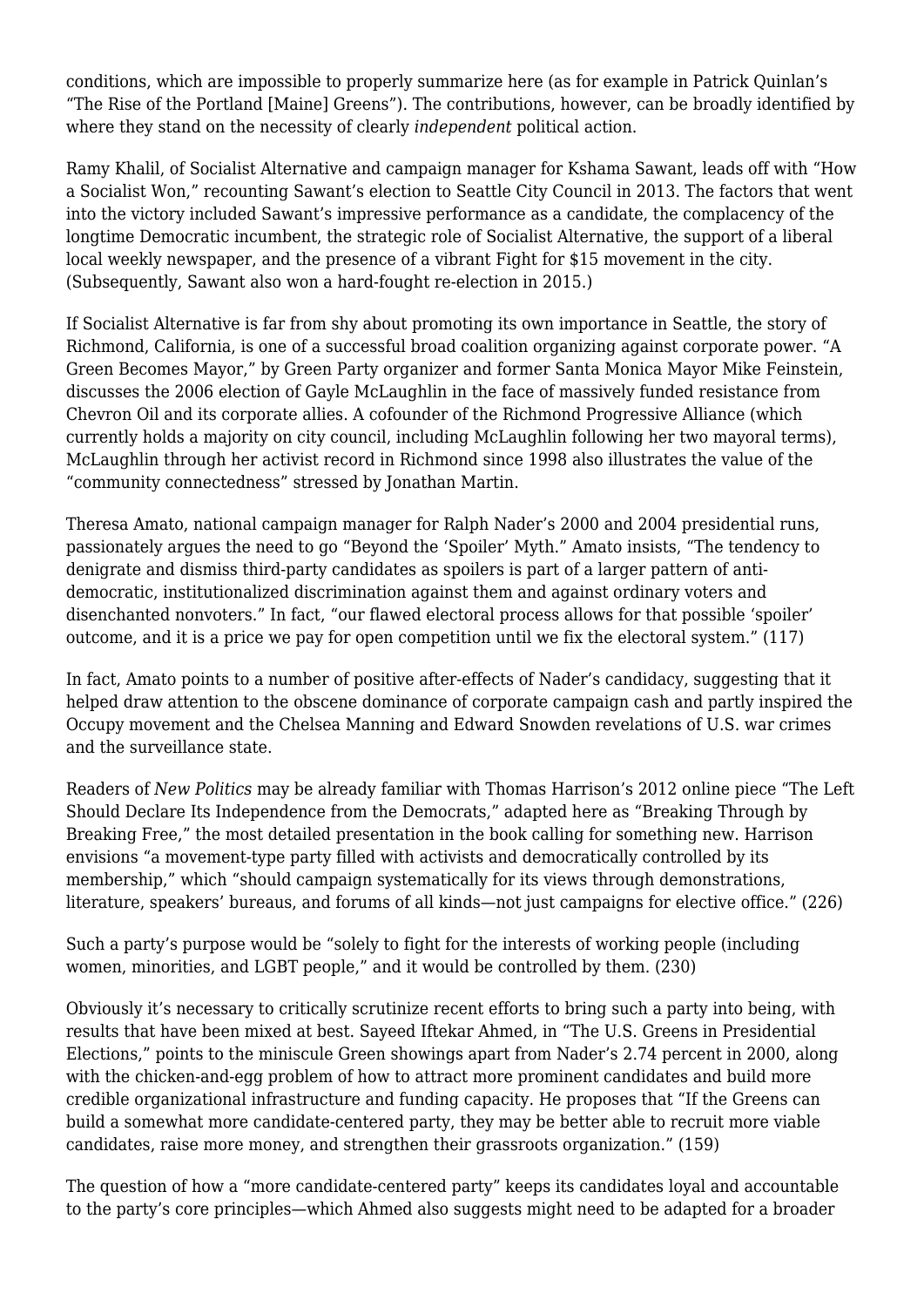public—is left somewhat hanging.

There is, of course, the massive problem of where a new party's institutional support and funding base would come from. The labor movement, even in its weakened condition, would appear to be a prime possibility. Two relevant chapters explore this potential and its contradictions.

In "Labor Party Time? Not Yet," Mark Dudzic and Katherine Isaac, veterans of the Labor Party (1996-2007) experience, take a close look at the party's inability to forge "a strategy to extract the labor movement from the tentacles of the two-party electoral process. An organizing dynamic took hold in which enthusiasm for developing an alternative to the Democrats peaked in the off-cycle election years and diminished as unions mobilized for yet another round of elections." (176)

This conundrum must be only more acute today, with private-sector unionism further shrunk and with public-sector unions, heavily dependent on state funding of services under conditions of crisisridden state budgets and viciously reactionary legislatures, desperately struggling to keep the far right from taking over everything.

Nonetheless, drawing on what was accomplished during the party's life span, Dudzic and Isaac assert, "While this is not the time to dust off the Labor Party, it certainly is the time for workingclass activists to begin the discussion of what it would take to build an independent, class-based political party." (179)

By way of counterpoint, music theorist and Green Party member John Halle in "Don't Wait for Labor: The Necessity of Building a Left Third Party at the Grassroots," argues that the Labor Party failed to take local electoral initiatives, some of which could have been in coalition with the Green Party, and thereby rendered itself pretty much irrelevant. Halle draws partly on his experience in New Haven and on the example of a local labor electoral initiative in Lorain, Ohio, which showed promise. At the same time, he cites the rather ultra-left conclusion of historian Eric Chester's *True Mission* that the concept of a national labor party has always been a ploy to keep labor ensnared and subordinate to the Democrats, so it's not quite clear where this argument leads.

In a brief and somewhat perfunctory contribution, Daniel Cantor of the Working Families Party presents that organization's "fusion" strategy, which generally means running Democratic candidates on the WFP party line to "pull Democrats in a progressive direction." (205) This included supporting the distinctly non-progressive Governor Andrew Cuomo in 2010 and again in the 2014 primary against challenger Zephyr Teachout. (In 2016 the WFP has endorsed Bernie Sanders, triggering a withdrawal of funds from some of its union backers.)

In an acid comment on the WFP, Thomas Harrison points out that in the 2010 election,

a genuine progressive, Howie Hawkins, got 59,906 [votes] as a Green candidate. … The WFP did not offer him its support, thereby demonstrating its automatic commitment to the Democrats. This commitment was again shamefully apparent in 2013 when the WFP sent in operatives to help defeat Hawkins, this time running a strong Green campaign for the Syracuse city council against a prodeveloper Democratic incumbent. (214-215)

We're ultimately left with questions and conversations, not solutions. Interested observers, and above all activists in the Bernie Sanders movement, Black Lives Matter, Fight for \$15, and the immigrant rights struggle, will find plenty of thought-provoking material to ponder here.

Everyone will find parts that resonate with their experience, and also much to disagree with—which in the present state of flux in U.S. politics, and in our movements, can actually be a very good thing. After all, the Occupy movement, the Dreamers, and Black Lives Matter did not arise from a blueprint